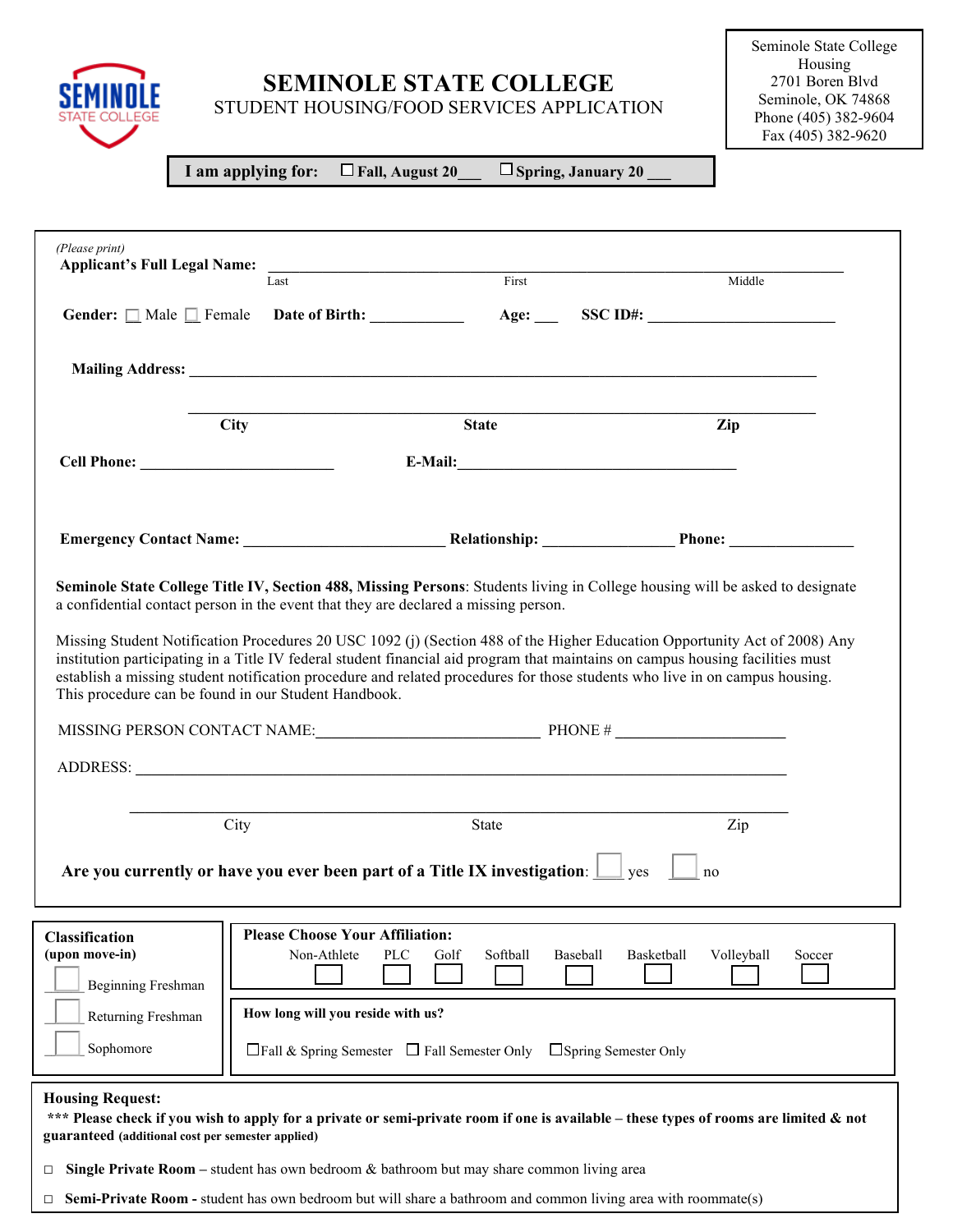**Roommate Preferences: (List 1 – 3 people you would like to share a room with, if known. To be placed together, roommate requests must be mutual. It is ideal to turn housing applications in together if you already know whom you would like to room with)**

| If you do not request a specific roommate, please answer the questions below as honestly as possible. The following answers<br>will help us to match you with someone compatible. |                                                                                        |                                                                                                                                                                              |  |  |  |
|-----------------------------------------------------------------------------------------------------------------------------------------------------------------------------------|----------------------------------------------------------------------------------------|------------------------------------------------------------------------------------------------------------------------------------------------------------------------------|--|--|--|
|                                                                                                                                                                                   |                                                                                        | Do you study $\Box$ in the quiet or $\Box$ with background noise such as music or TV?                                                                                        |  |  |  |
|                                                                                                                                                                                   |                                                                                        | Would you describe your room as $\Box$ very neat and organized $\Box$ neat but sometimes cluttered, $\Box$ occasionally messy/cluttered, or $\Box$ usually messy /cluttered? |  |  |  |
|                                                                                                                                                                                   | What room temperature do you prefer $\Box$ hot, $\Box$ warm, or $\Box$ cold?           | Do listen to music or the TV when you sleep? $\Box$ yes or $\Box$ no                                                                                                         |  |  |  |
|                                                                                                                                                                                   | Are you a $\Box$ private person or a $\Box$ social/outgoing person?                    | What type of music do you listen to?                                                                                                                                         |  |  |  |
|                                                                                                                                                                                   |                                                                                        | Sleeping habits, are you $\Box$ early to bed/early to rise, $\Box$ early to bed/late to rise, $\Box$ late to bed/ ate to rise, or $\Box$ late to bed/early to rise?          |  |  |  |
|                                                                                                                                                                                   | Do you plan to remain on campus during the weekends when campus is open? $\Box$ always | seldom<br>often<br>never                                                                                                                                                     |  |  |  |

#### **Please read carefully:**

You are applying for a room in one of the two residential facilities located at Seminole State College. All applications are processed in the order in which the **completed and signed housing/food service application, signed housing contract, the completed Meningococcal Compliance form, and the \$100 room reservation deposit are received**. The room reservation deposit will carry over to the next academic year unless cleaning or room damage charges must be deducted from the amount, or your deposit is forfeited due to non-compliance of checkout procedures. It is important that all forms and the deposit are turned into the housing office together. **Every student living on campus will have the 19 meals per week meal plan for the Fall and Spring Semesters**.

**Fall & Spring Semester Charges:** (room & board is based on student housing cost and the required meal plan per each 16-week semester) **Room & Board per 16-week Semester** (for double occupancy room & meal plan) ------- **\$3535.00**

**(Residents will be charged for any additional days that he/she stays beyond the 16 weeks Fall or 16-week Spring Semester. Resident must get approval from housing office if he/she needs to stay additional days.)** 

> **Single Private Room--- Additional Fee of \$250 per semester Semi-Private Room--- Additional fee of \$100 per semester**

*Note: Rates subject to change*. ------------------------------------------------------------------------------------------------------------------------------------------------------------------

**\*\*\*\*If you require any special accommodations such as special room or assistance due to a disability or heath concern, please attach a typed explanation of your individual situation. You will also need to make an appointment with Carmen Hutchins with Disability Services, 405-382-9719, to complete additional accommodating paperwork.** 

**I understand that this is an application for student housing only. I also understand that the Housing Office cannot guarantee my specific request for a specific room, roommate(s) or residence hall. Seminole State reserves the right to place all students; however, requests will be honored when possible.** 

**Further, by submitting this application I am agreeing to abide by all relevant laws and SSC's housing regulations.** 

**\_\_\_\_\_\_\_\_\_\_\_\_\_\_\_\_\_\_\_\_\_\_\_\_\_\_\_\_\_\_\_\_\_\_\_\_ \_\_\_\_\_\_\_\_\_\_\_\_\_\_\_\_\_\_\_\_\_**

*Signature of Applicant*  $\blacksquare$ 

**If under 18 years of age, signature of parent or guardian:**

**\_\_\_\_\_\_\_\_\_\_\_\_\_\_\_\_\_\_\_\_\_\_\_\_\_\_\_\_\_\_\_\_\_\_\_\_ \_\_\_\_\_\_\_\_\_\_\_\_\_\_\_\_\_\_\_\_\_** *Signature of Parent or Guardian Date*

**All Digital Signatures and Initials represent having read this document**

**If you have a question regarding this application or about our housing in general, please contact the Housing Office at (405) 382-9604.**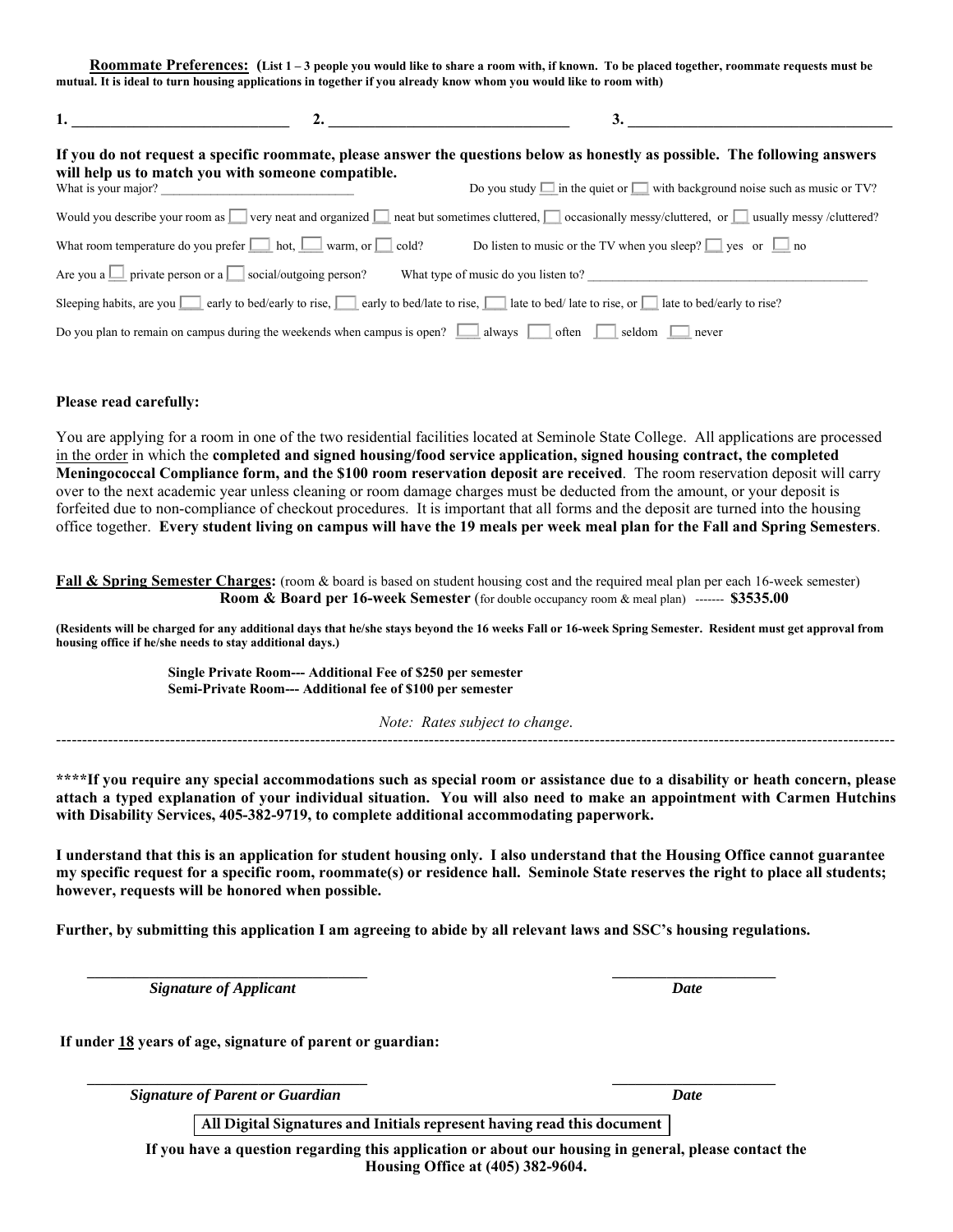# **SEMINOLE STATE COLLEGE Student Housing and Food Service Contract Terms and Conditions**

This contract is an agreement between Seminole State College, hereinafter referred to as the College, and the student. If the student is under 18 years of age, this contract is also an agreement between the College and his/her parent(s) or guardian(s). Residing in College owned residence halls is considered a fundamental part of the student's education. Therefore, such residency is only a license to occupy and use the residence space assigned for limited purposes and is not a lease of College property. Seminole State College maintains two residence halls, Roesler Residential Learning Center and Seminole Nation Residential Learning Center. The College reserves the right to assign rooms to students. This contract does not guarantee students will be assigned any requested room, roommate(s), or residence hall. Housing officials will attempt to accommodate student's requests.

The parties to this contract, in consideration of the mutual covenants and stipulations set out herein, agree as follows:

**1. Deposit –** A room reservation deposit of \$100.00 must accompany the Housing Application for first time residents. Returning residents in Good Standing no deposit will be required when submitting a new contract. If a student decides not to live on campus, to receive a refund of this deposit (and any other funds paid toward living costs) student must notify the Housing Office in writing, of their intentions on or before August 1, if they plan to enter campus housing in the fall semester, or December 15 if they plan to enter in the spring semester.

#### **The deposit is eligible for release if:**

- 1. It is the end of the semester or academic year and there is not an active contract on file for upcoming semesters, and proper checkout procedure is followed. Proper checkout procedure: clean room, living area/common area and bathroom, complete final room inspection with a Residential Life Assistant and return all room keys.
- 2. And after permitted deductions such as any cleaning fees, lost key fees and damage charges are deducted from the deposit first then the remaining balance of the security deposit will be credited to the resident's student ID debit card, or the account designated by the resident after the expired housing contract.

Each resident will have an itemized deposit refund sheet showing any deductions mailed to their residence. Any charges over the \$100 deposit will be applied to the residents account for immediate payment. If a student fails to properly checkout at the end of the semester the \$100 will be forfeited and any cleaning fees, lost key fees or damage charges will be applied to the residents account for payment.

**2. Eligibility-**Residents must be admitted students and currently enrolled in 12 hours or more at Seminole State College during the fall and/or spring semester(s). Exceptions to this rule are for a resident's final semester at SSC, in which the resident may take only those courses required to graduate. Acceptance of this contract by the College does not constitute admission to the College.

**3. Period of Contract-**Beginning the first day of the academic semester that you have indicated on your housing application and will terminate at 3:00 p.m. on the day following the last day of classes for the last semester you attend in the academic school year. The student agrees to vacate the assigned room by the above time unless other arrangements are made.

**4. Holiday/Break Housing (Terms of Occupancy**)-This contract is for room and board during those periods of the academic year when College classes are in session, or when the student is required by the College academic calendar to be on campus. The residential centers are closed during breaks and holidays. Students must vacate the centers during the following: Fall Break, Thanksgiving Break, Winter/Holiday Break and Spring Break.

**5. Initial Payment and Monthly Payment**- Residents may choose to pay the entire semester payment in one advance payment, 4 equal payments due the 1st day of each month (August through November for the fall semester and January through April for the spring semester) or set up one of the automatic payment plan options available through the business office. All payments and/or payment arrangements must be made at SSC's Business Office, 405-382-9238 or businessoffice@sscok.edu, on or before the due date. Failure to pay will result in a delinquent account, a \$50 late fee and suspension of the meal card and/or eviction can occur. All residents with an outstanding housing balance will be denied permission to enroll or receive their transcript. The College reserves the right to notify the student's parent(s) or guardian(s) of payments past due and/or contract violations.

**6. Contract Release/Refund/Termination of Contract-**The contract is for the full period indicated and a student cannot be released or refunded any part of the payments except as in the following:

**a.** If a resident withdrawals officially or is dismissed from the College or dismissed from the residence halls for the balance of a contract period, at which time the student will be charged for service based on a one-semester contract.

**b**. The College reserves the right to terminate a student's contract if found at any time during the semester not to be enrolled full time or has ceased to attend classes, resident has abandoned room, failure to meet financial obligations satisfactorily, violation of college policy, rules or regulations or violation of criminal law and the resident will be charged for service based on a one-semester contract. **c**. If a student is not required by College policy to live in College-owned housing, this contract may be terminated but the student will

be charged for service accrued based on a one-semester contract.

I have read this page: Initials of Student or Parent/Guardian if student under 18 years of age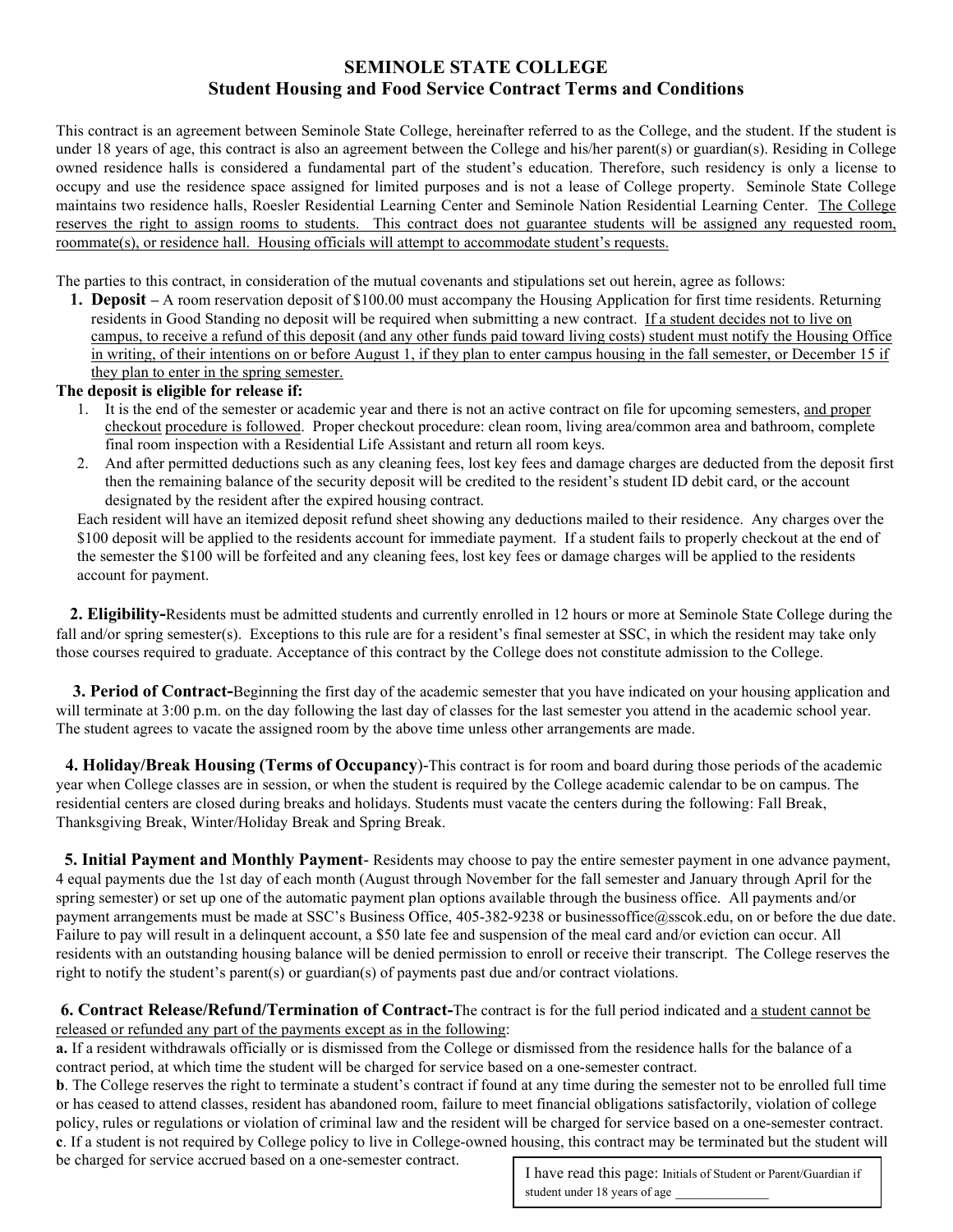**d.** The College reserves the right to terminate this contract after reasonable notice to the student in the interest of health, order, discipline, maximum utilization of facilities or disaster.

**e.** Any termination of the contract after signing of this agreement shall result in forfeiture of the \$100 room reservation deposit.

**7. Transferring of Contract-**This contract is personal and may not be assigned or otherwise transferred, nor may the student's space be sublet or otherwise placed in the occupancy, control or care of another person or entity.

**8. Assignment of Rooms/Consolidation-** All applications are processed in the order in which the completed and signed housing/food service application, signed housing contract, the completed Meningococcal Compliance form, and the \$100 room reservation deposit are received. Housing is defined as a furnished space with a bed and mattress in College-owned housing and not a specific room or space in a specific residence hall. To maximize occupancy, it is occasionally necessary to re-assign a student. If a student's roommate moves out, the remaining student may be required to move or share his/her room with another student(s) to consolidate rooms. If a student's roommate moves out and a new roommate is not assigned or the current student does not want to move to consolidate space, that student will be required to pay additional fees for having his/her own room.

**9. Access to Rooms-**The College reserves the right to allow authorized College personnel to enter a student's room for an institutional-purpose search, such as: In the interest of the welfare, health, and safety of the resident or residential community, to conduct periodic general room inspections for overall cleanliness and maintenance of acceptable standards, to provide maintenance, perform repairs or other related activities, to address a policy violation or law that has or is being broken, and for emergency events.

**10. Food Service-**There is one meal plan available and is included with this contract. The meal plan is for the fall and spring semesters only. Residents are required to have this meal plan of 19 meals per week. ID cards are required to be handed to the cashier at each meal.

**11. Incorporation of Rules and Regulations-**Rules and regulations appearing in the most recent Residence Hall section of the SSC Student Handbook and the Student Code of Conduct section are made part of this contract. All residents are responsible for their knowledge of the handbook. Handbooks are available on Seminole State College's website under the housing section and a copy may be requested via email. Please also make note of the following rules and regulations:

**a.** In the case of double-occupancy rooms in an assigned Residence Hall, you share equal responsibility for the condition of all furnishings in the room and shall share equally in the responsibility of reimbursing Seminole State College for any damage to or loss of these accommodations and furnishings, unless individual responsibility is determined at the time the damage occurs. In the event individual responsibility is determined, you will bear sole responsibility for reimbursement of damage costs. You may also be required to share the expense of repair or replacement of any property in areas commonly used by residents and their guests.

**b.** Lost hard key charge is \$50.00. Lost key card charge is \$10.00. **c.** You are responsible for maintaining the cleanliness of your rooms. If there are outside charges incurred by the College for cleaning over and above the deposit, the amount of room deposits will be assessed equally against all residents in a room by the College and

must be paid promptly. The College at its sole discretion shall make determination of the amount of such cleaning cost. Failure to pay this assessment will result in a hold on your registration, grade reports, or issuance of a transcript.

**d.** Although precautions are taken to maintain adequate security, Seminole State College does not assume any legal obligation to pay for injury to persons (including death) or loss of or damage to items of personal property which occur in its buildings or on its grounds prior to, during, or after the period of the contract. You and your parents or guardians are advised to carry appropriate insurance to cover such losses.

**e**. Absolutely no routers are allowed in the residence halls due to the interference with the College's internet on campus.

**f.** The following are not allowed: alcohol or alcoholic containers/decorations, Tobacco (vapes/cigarettes/marijuana/chew or dip), illegal drugs, pets of any kind, candles, incense, candle warmers, firearms, ammunition, airsoft or BB guns, fireworks, hover boards, dart boards, no extension cords (use power strips), deep fryers, hot plates, air fryers, rice cookers, any cooking device with heating element (toaster oven, electric grill, electric skillet, George Foreman Grill, etc.), halogen lamps and halogen light bulbs, air conditioners or space heaters (unless provided by the College), and LED strip lights.

**g.** Seminole State is a Tobacco, Vape and Alcohol-free campus. All Tobacco Vape and Alcohol products are not permitted on campus. All tobacco or alcohol signage, posters, clocks, furniture, or anything that advertises tobacco or alcohol are not allowed.

**12. Convicted of a Felony-**If you have been convicted of a felony, your housing will be held until you meet with the Vice President for Student Affairs. The VPSA reserves the right to deny College housing to any student.

**13. Removal of Property**- Upon the expiration of this contract or upon termination of this contract, the resident must remove all personal property from the premises before completing the official and properly executed exit check out. Any personal property that remains after the official check out or termination of housing contract shall be deemed abandoned and may be removed and disposed of by the College. A removal fee will be applied to a student's account.

> I have read this page: Initials of Student or Parent/Guardian if student under 18 years of age